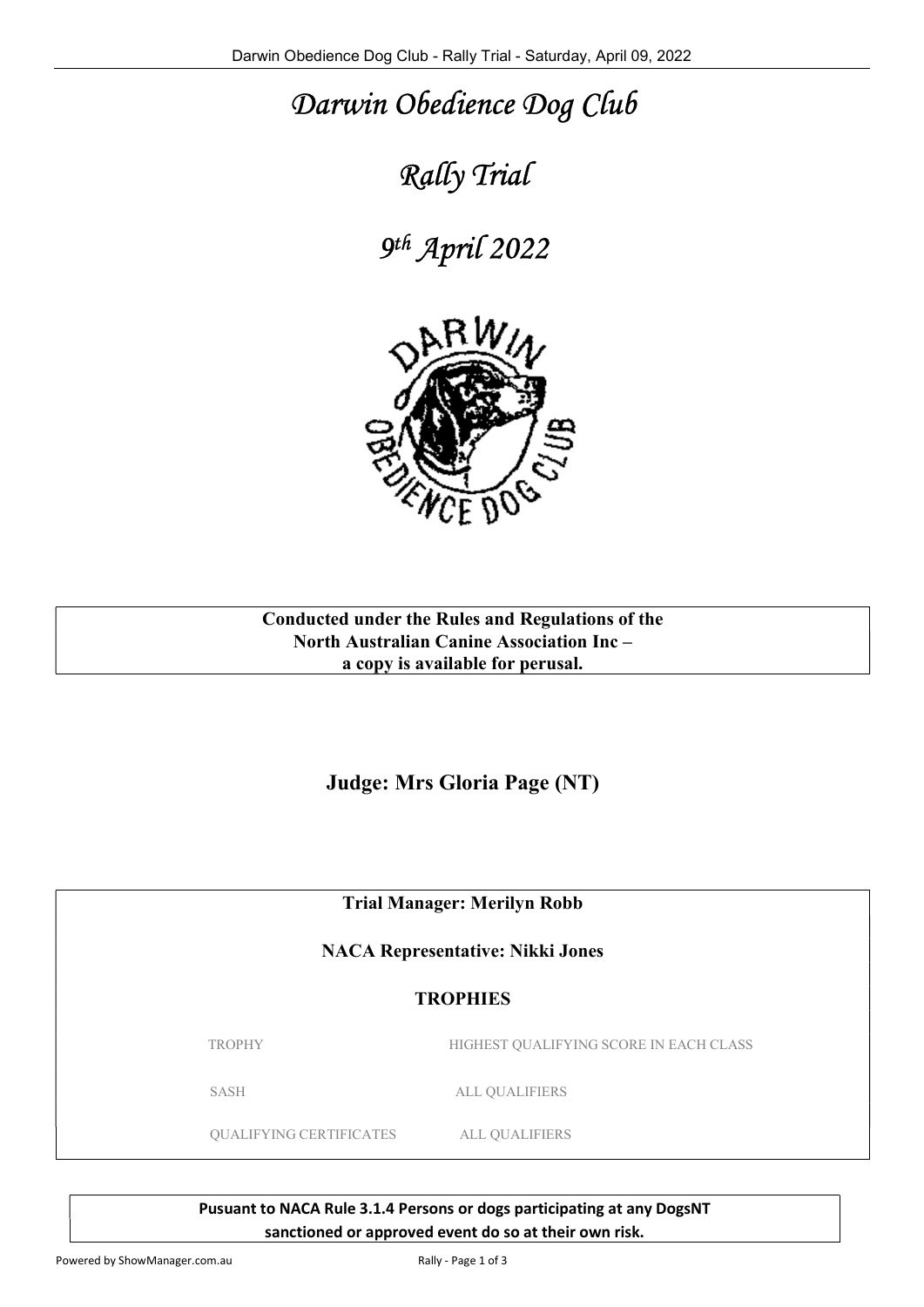|                | <b>Rally - Novice</b>                                                |                                         |                                 |
|----------------|----------------------------------------------------------------------|-----------------------------------------|---------------------------------|
| 1              | Willow<br>Associate                                                  | <b>Holly Blackwood</b><br>800656AR      | <b>Bitch 540</b><br>10 Dec 2019 |
| $\overline{2}$ | <b>Morekos Eko</b><br>German Shepherd Dog                            | <b>Kathy Campbell</b><br>2100483982     | <b>Bitch 565</b><br>02 Oct 2017 |
| 3              | <b>Ableflow She Will Reign</b><br><b>Border Collie</b>               | <b>Nicolle Smith</b><br>5100100903      | <b>Bitch</b><br>27 Jun 2017     |
| 4              | Lupin<br><b>Border Collie</b>                                        | <b>Shan McMaster</b><br>800657AR        | <b>Dog</b><br>26 Nov 2019       |
| 5              | CH ECHOMIDI STRUTTIN HIS STUFF GD SD<br><b>Australian Cattle Dog</b> | Tanya Reichstein<br>8010006132          | Dog 450<br>20 Feb 2016          |
|                | $1st$ 1st $\frac{1}{1}$ 2nd $\frac{1}{1}$ 3rd $\frac{1}{1}$          |                                         |                                 |
|                | <b>Rally - Advanced</b>                                              |                                         |                                 |
|                | Height Category: 300                                                 |                                         |                                 |
| 6              | NEUT CH AUST CH COOROORAH COZICAN RN ADM4 JDM2 GDX Tanya Reichstein  |                                         | <b>Bitch 430</b>                |
|                | <b>SPDX SDX ADO3 JDO4 CCD</b><br><b>Australian Cattle Dog</b>        | 4100225156                              | 28 Jan 2013                     |
|                | Height Category: 400                                                 |                                         |                                 |
| 7              | Bulahku Blue Beaker CD, RN, JD<br><b>Australian Cattle Dog</b>       | <b>Bernard Kraus</b><br>4100217270LR    | Dog 510<br>20 Jul 2012          |
| 8              | <b>Ochre RN</b><br>Associate                                         | Liz Denholm<br>800653AR                 | Dog 570<br>16 Mar 2020          |
| 9              | <b>Jaylbro Million To One RN</b><br><b>Border Collie</b>             | <b>Nicolle Smith</b><br>8010006843      | Dog 500<br>02 May 2019          |
|                | 3rd<br>2nd<br>$\overline{1}$<br>1st                                  |                                         |                                 |
|                | <b>Rally - Excellent</b>                                             |                                         |                                 |
|                | Height Category: 300                                                 |                                         |                                 |
| 10             | Langtry Tasman Flair Style CD RA<br><b>Border Collie</b>             | <b>Lorraine Congdon</b><br>2100492680LR | <b>Bitch 490</b><br>04 Mar 2018 |
|                | Height Category: 400                                                 |                                         |                                 |
| 11             | CH. JEVELARA ONE AND ONLY CCD. RA. NRA<br>Labrador Retriever         | <b>MRS M D ROBB</b><br>8010006153       | <b>Dog 520</b><br>24 Apr 2016   |
|                | 2nd<br>1st<br>$\frac{1}{2}$                                          |                                         |                                 |